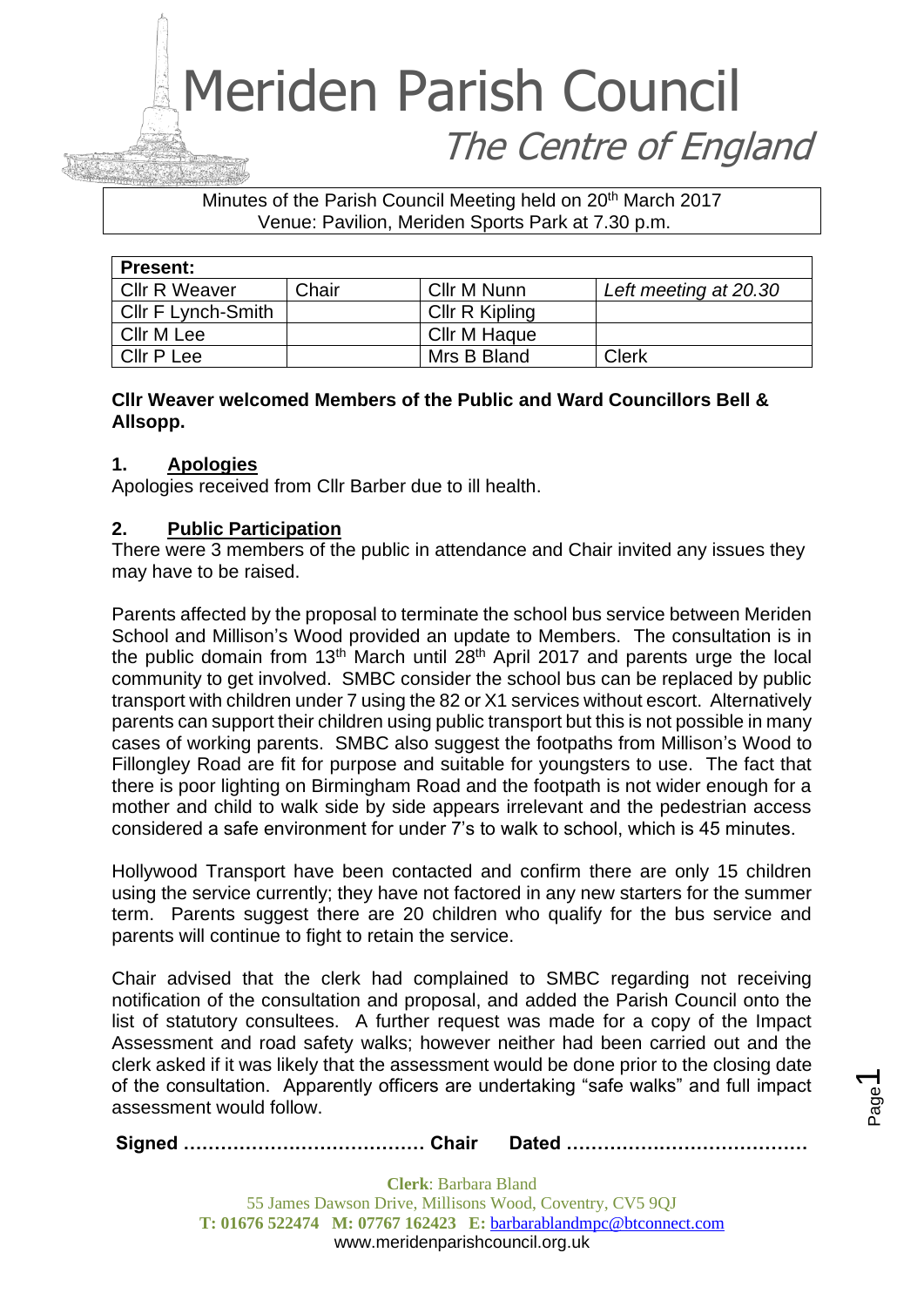Cllr Allsopp advised that he is not supporting SMBC's proposal to withdraw transport and raised his grievance on behalf of parents. He further stated that there are several good reasons why the school bus remain in service and these are all part of SMBC's criteria within communities in the Local Plan.

Cllr P Lee raised the recent Solihull Observer report that Nick Page, CEO and Ted Rogers, Cabinet Portfolio holder regarding inconsistent and dangerous parking, saying to remove school transport is counterproductive to measures being put in place to reduce school gate parking. Interestingly the photograph used highlighting the issues of school parking was of Meriden School and Fillongley Road.

Cllr Bell added that he had received a reply from Cllr Ken Meeson of which following exert was read to the meeting:-

*"In the case of Meriden and children from Millison's Wood, you may recall the resident who constantly wrote some years ago to complain that the footway to Meriden was in such a poor state as to be un-walkable, despite work carried out on footway improvements. Officers have recently inspected and report that it is now possible to walk safely .but have asked the Road Safety Team to do a full assessment. However, irrespective of this, there is now also a public bus service in the morning and afternoon and only 2 of the 20 children currently being transported by the council-funded bus are eligible for travel assistance."*

Parents strongly disagreed with this statement, offering to contribute to retain the service and asking where the data has come from to inform that only 2 children are eligible for travel assistance.

**Action: Parents to request register of children using the school bus service. Clerk to follow up with SMBC. A formal response to consultation will be made by the Parish Council. On-going support for the school bus to remain in service will provided.**

#### **3. Declarations of Interest**

3a To declare any personal interests in items on the agenda and their nature. Nothing to declare.

3b To declare any prejudicial interests in items on the agenda and their nature Nothing to declare.

#### **4. Minutes**

The minutes of the Parish Council meeting held on 20<sup>th</sup> February 2017, circulated prior to meeting, were considered. Members approved the minutes as a true record.

**Signed ………………………………… Chair Dated ………………………………… IT WAS RESOLVED** Cllr R Kipling proposed acceptance of the minutes of Parish Council meeting held on 20th February 2017, seconded by Cllr P Lee.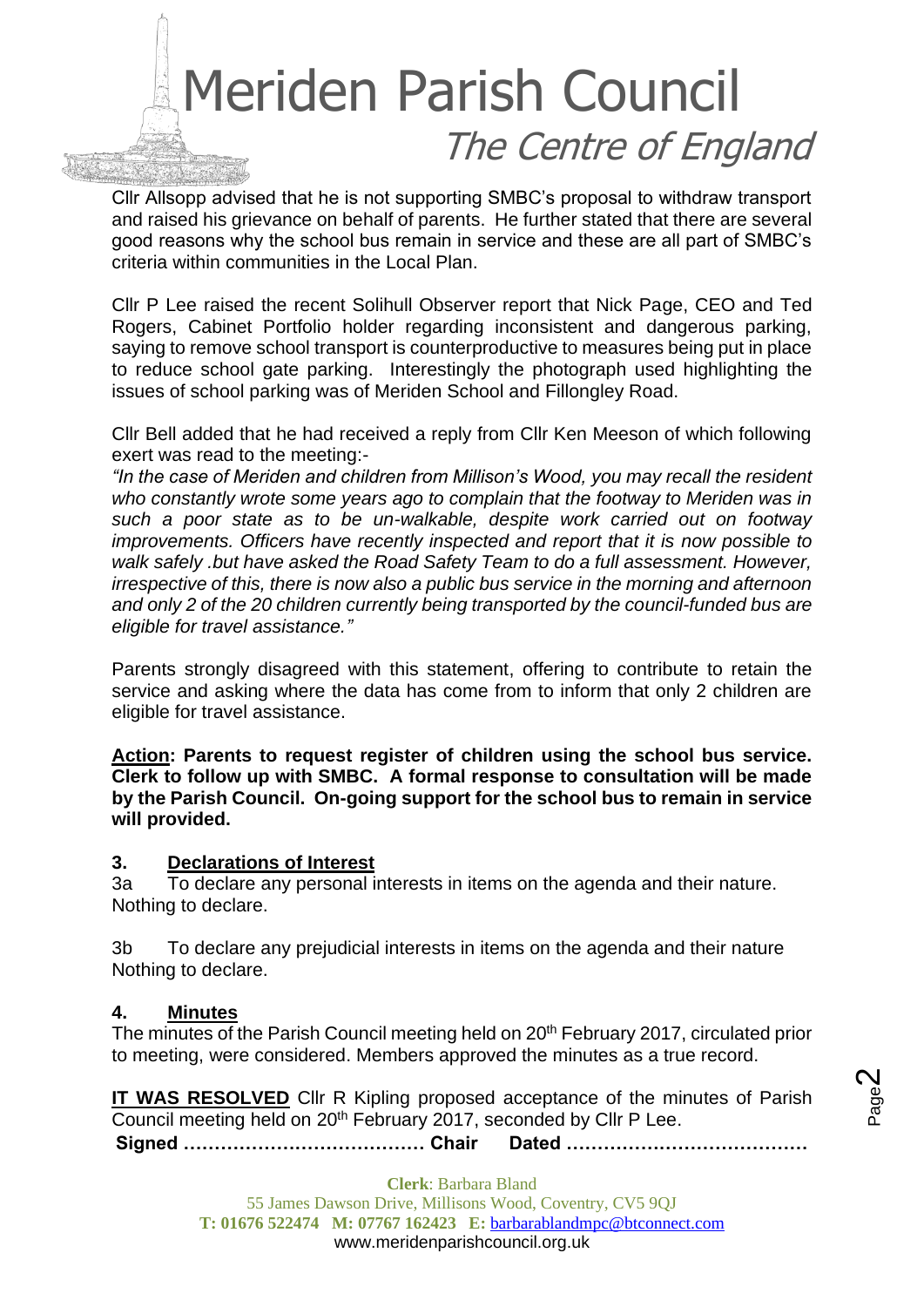

#### **5. Finance**

5.1 Approve March Payments

The clerk circulated March payments for consideration and approval.

(i) Meriden Parish Council March payments £7808.55. The clerk highlighted an increase in expenditure due to the invoice received for tree removal works of fallen tree from BT exchange. The clerk is currently pursuing BT for reimbursement.

**IT WAS RESOLVED** Cllr P Lee proposed approval of Meriden Parish Council March payments of £7808.55 seconded by Cllr M Lee.

(ii) Meriden Sports Park March payments £3,604.64. The clerk advised invoices had not yet been received for Eon, BT, STWA or Fortress and therefore these payments are not included and would be paid by direct debit.

**IT WAS RESOLVED** Cllr P Lee proposed approval of Meriden Sports Park March payments of £3,604.64 seconded by Cllr M Lee.

#### 5.2 Internal Audit 2016-17

Chair advised the interim internal audit had concluded with the overall comment being good. The full report had been presented to finance committee on 14<sup>th</sup> March, and recommendations for improvements discussed and actioned. Previously the Parish Council has undertaken one internal audit at year end but on the basis of Grant Thornton's audit report and interim audit was undertaken to ensure internal controls were in place. The report was shared with Members who acknowledged the work the clerk and approved finance committee recommendations.

**IT WAS RESOLVED:** The interim internal audit report was as approved by Members as per finance committee recommendation. Proposed by Cllr P Lee and seconded by Cllr R Kipling.

#### 5.3 Grant Thornton Audit/Annual Return 2015-16

The clerk had circulated the final response to GT audit report and certificate for Members consideration prior to meeting. Members were impressed with the content and action taken and unanimously approved the Parish Council response. Appendices to be enclosed were available for scrutiny by Members if they so wished. Chair asked Cllrs Bell and Allsopp if they wished to receive a copy of the response and Counsel Opinion for ease of reference and in the event of any questions being asked of them by SMBC officers or general public, both of whom agreed it would helpful.

#### **IT WAS RESOLVED: Members unanimously approved the Parish Council response to Grant Thornton's 2015-16 audit certificate and report.**

**Signed ………………………………… Chair Dated …………………………………**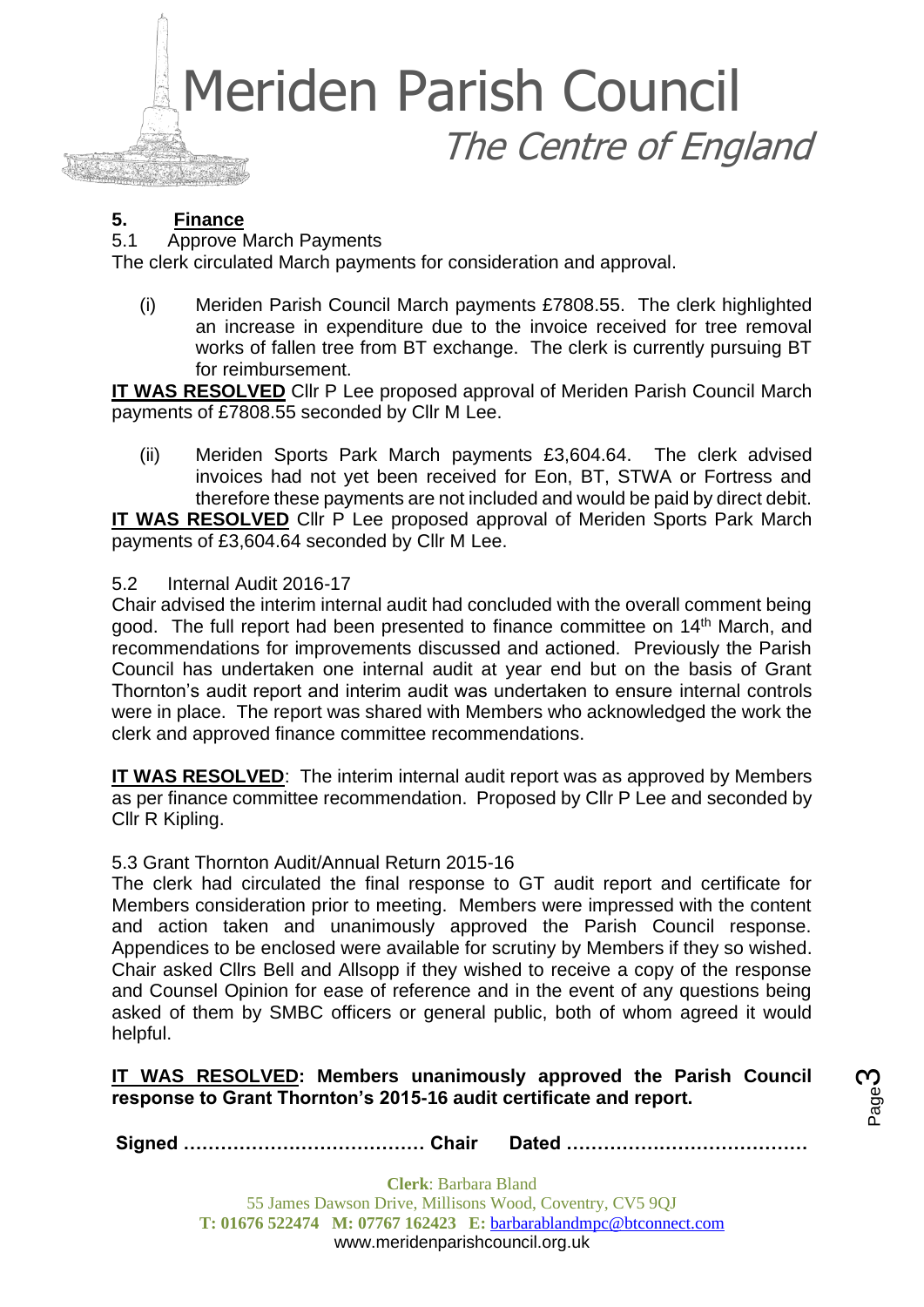

**Action: Clerk to email copy of letter and Counsel Opinion. All financial appendices to be accessed via the Parish Council office.**

#### 5.4 Freehold transfer of Sports Park and VAT

The clerk reported a request was made for Andrew Kinsey to provide a letter from SMBC confirming there is no VAT liability to Meriden Parish Council.

#### **Action**: **Andrew Kinsey to write to Meriden Parish Council confirming no VAT liability on sale of Maxstoke Lane Playing Field.**

#### 5.5 New Financial Regulations/Audit/Transparency/Policies

Chair advised that both revised Standing Orders and Financial Regulations were completed with copies available for Members. The key changes were around internal controls, transparency and governance, Members code of conduct, cheque signatories, e-banking and debit/credit card use. Copies had been before finance committee and whilst acknowledging formatting issues to be corrected, Members gave their unanimous in principle approval subject to minor formatting revisions.

Chair record thanks on behalf of Members for the volunteer administrative assistant input to this task, without whom it would not have been completed.

#### **Action: Clerk to revise formatting issues on Financial Regulations.**

**IT WAS RESOLVED**: Members gave their unanimous in principle approval to the revised Standing Orders and Financial Regulations being adopted.

#### 5.6 Reserves Policy

The clerk apologised for the lateness in circulating the Reserves Policy for Member's consideration. The Policy had been reviewed and approved by finance committee on the 14th March 2017 with a recommendation to adopt. Chair advised the main points worthy of note is the designated restricted capital receipt project funding of £20,000 for Meriden Pool, £20,000 for Library 1<sup>st</sup> floor strengthening works and £20,000 Children's play resurfacing works. Additional general reserve is £87,000 with 6 months contingency to meet staff and contractor costs, together with an emergency fund for unforeseen expenditure. The clerk highlighted that the overage payment received on completion of Meriden Gate development is considered a capital receipt.

**IT WAS RESOLVED** Members approved use of reserves identified capital projects. Members approved adoption of Reserves Policy. Proposed by Cllr Kipling and seconded by Cllr P Lee.

#### 5.7 Finance Committee Recommendations

Chair advised that finance committee had approved the Investment Policy in accordance with investment gift of endowment fund and capital receipt monies to

**Signed ………………………………… Chair Dated …………………………………**

Page 4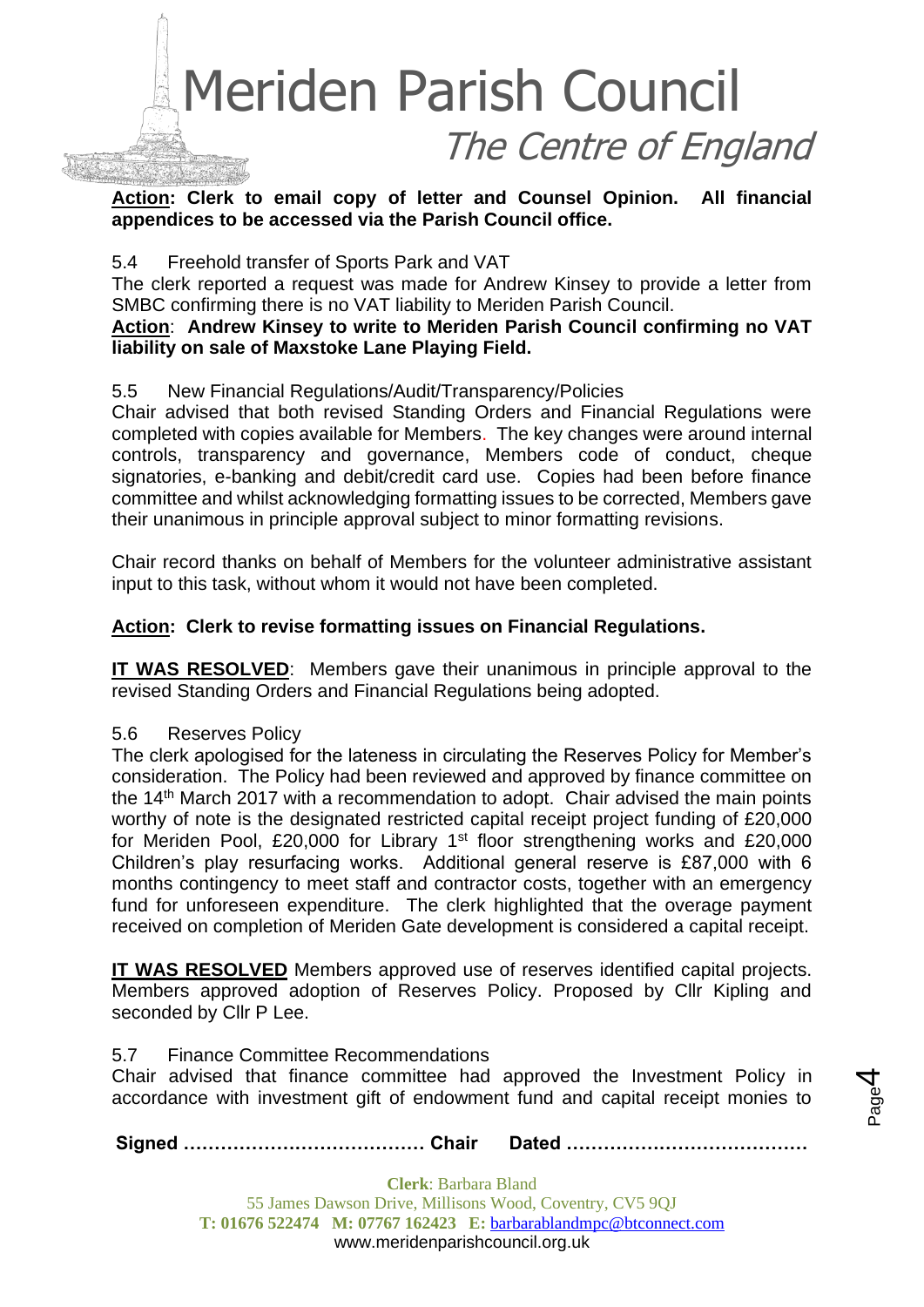

Meriden Sport & Recreation Trust. The Policy also reflects the property and land investment identified as Meriden Sports Park, Parish Council community asset.

**IT WAS RESOLVED** Members approved adopting the Investment Policy; proposed by Cllr R Kipling and seconded by Cllr P Lee.

#### **6. Progress Reports**

6.1 Village Hall Management Committee

Cllr Lynch-Smith reported that all is going well particularly the big picture show, with the next film scheduled 8th April being A Street Cat Named Bob.

6.2 War Memorials

Nothing to report.

6.2(i) Heritage Monuments & Memorial Funding

Cllr P Lee advised that he is arranging a meeting with St Laurence PCC.

**Action:** Cllr P Lee to arrange a meeting with St Laurence PCC.

6.3 Meriden Pool

Chair advised no update and we await the Red Kite Management Plan from SMBC. **Action: Chair and clerk to liaise with Chris Barr for update.**

6.4 Allotments Nothing to report.

#### 6.5 Footpaths/Forum

Nothing to report.

#### 6.6 Quarries Liaison Group

Chair advised meeting held on 6<sup>th</sup> March with maximum attendance by Operators. Also attending for the first time was representative from the Environment Agency. Discussion and issues raised included:-

- Outcome of Operators meeting held 31<sup>st</sup> January 2017 regarding cleansing of highways, use of wheel wash and road sweeper. A rota has been drawn up for each operator to take responsibility for highway cleansing daily.
- Wheel washes on Cornets End and Birmingham Road confirmed in on site and operable.
- Action for Paul Tovey to contact Highways England and North Warwickshire for A45 and Birmingham Road slip cleansing.
- Highways issues including potholes, highway break up, gullies blocked, footpaths need cleaning, site entrances to be cleansed.
- Dust monitoring and air quality controls. All operators have their own monitoring and recording processes in place in accordance with licence conditions. The clerk to contact Warwick University with outline specification for environmental science department to assist with air quality monitoring.

**Signed ………………………………… Chair Dated …………………………………**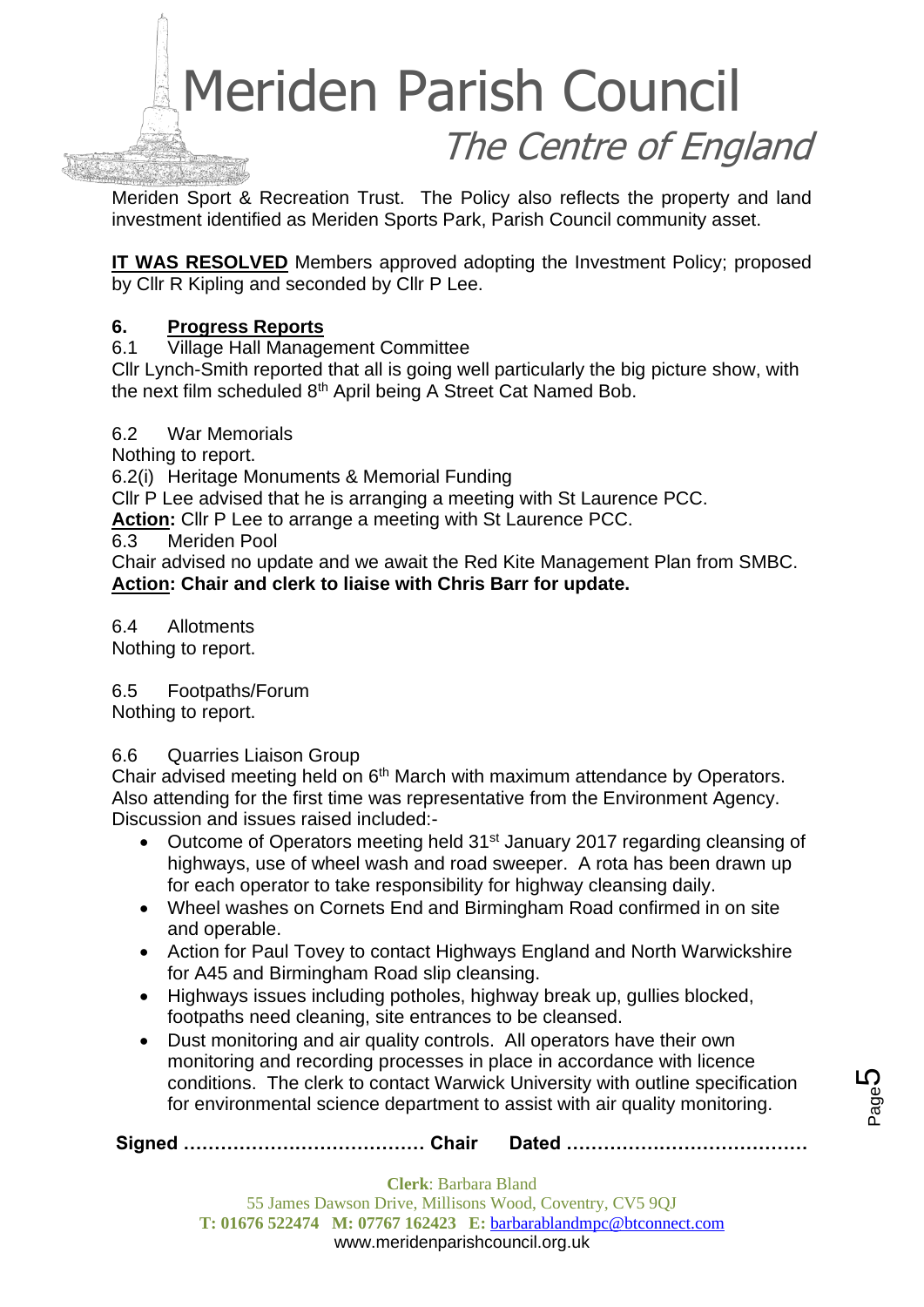A & A advised NRS had not completed bund works and therefore there is no dust suppression water jets working nor litter screens. All litter has been cleared from footpaths after storm Doris and the site was closed during the storm.

- Beechwood update all on schedule for June operational trials.
- Environment Agency will not undertake dust monitoring re wood dust complaints unless there is a breach of licence conditions.

**Action:** Clerk to follow up with Warwick University and outline specification.

#### 6.7 Solihull Area Committee

Nothing to report, next meeting arranged for 20<sup>th</sup> April 2017.

#### 6.8 Tree Wardens & TPO List

Cllr Lynch-Smith advised the new Tree Warden volunteer is doing well and when she has information up to date she will address Council.

#### **Action: Cllr Lynch-Smith to monitor.**

#### 6.9 Community Surgeries

The clerk advised that due to internal audit the surgery was hosted by Bruce Brant, Neighbourhood Co-ordinator, with no attendees.

#### 6.10 Community Speed Watch

Cllr M Lee advised speed watch was carried out with 455 vehicles recorded of which 20 were recorded speeding and letters will be sent. Cllr Kipling asked if the group were mobile and could move after 15 minutes to other hot spots. Cllr Lee replied probably not as West Midlands Police need an hour to gather evidence and PC to complete documentation for return to Police. Cllr Lynch-Smith asked about more training as she has some volunteers who are willing to undergo training and join the speed watch team.

#### **Action: Cllr Barber to arrange further training sessions.**

6.11 HS2 Nothing to report.

#### 6.12 Meriden Sports Park (quarterly summary only)

The next update is scheduled for April 2017. Cllr Nunn asked about First Aiders for sports camps and events, and volunteered his willingness to undergo first aid training.

6.13 Meriden Sport & Recreation Trust Update

Chair advised that she and the clerk continue working with SMBC Solicitor and Trustees to complete an Agreement as per Counsel Opinion. Chair further stated the initial Red Kite draft business plan remains a work in progress with the consultant.

**Signed ………………………………… Chair Dated …………………………………**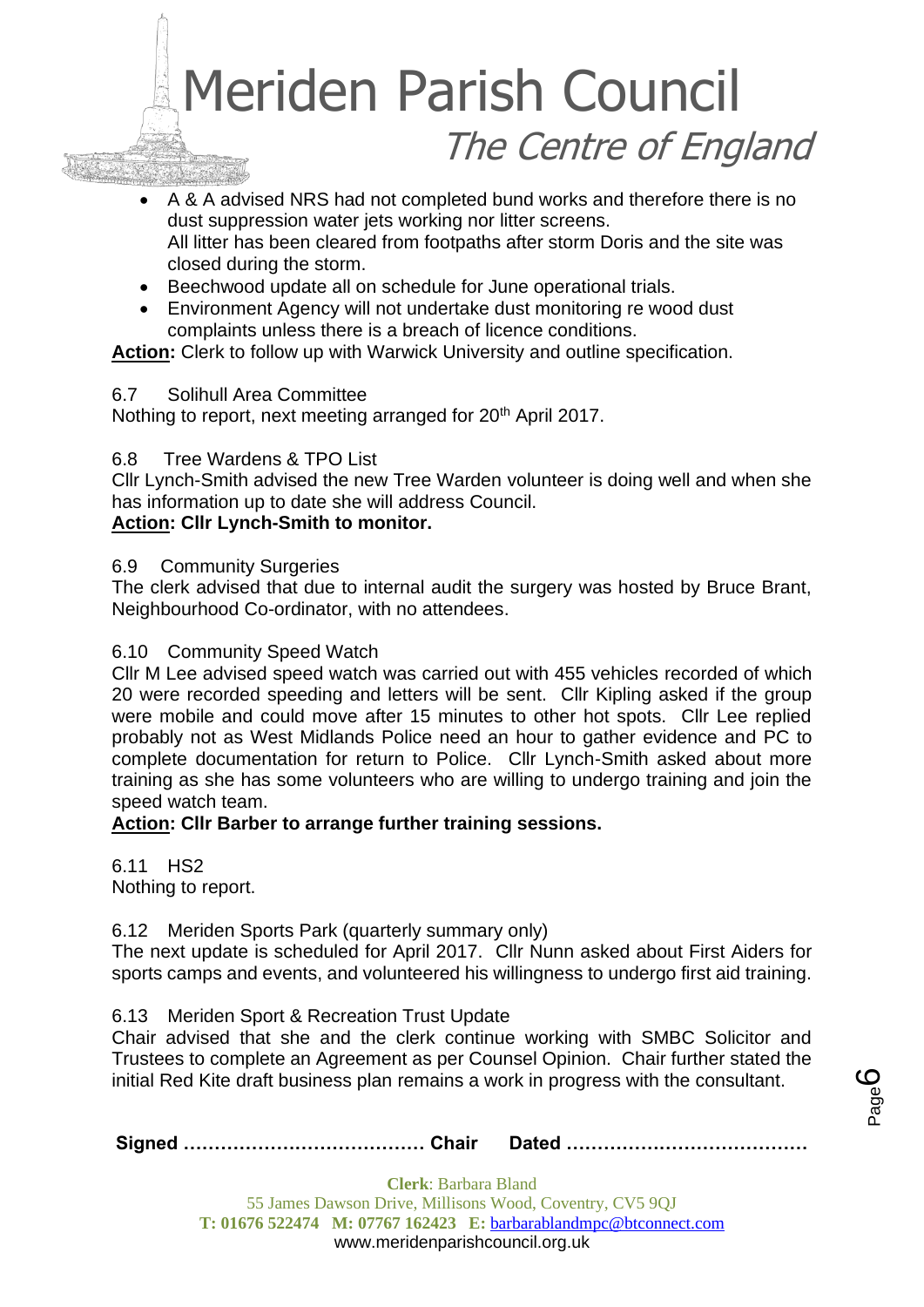

**Action: Chair and clerk to continue working with Red Kite to finalise business plan for Trustees.**

#### **7. Clerk's Report**

The clerk circulated report to Members prior to meeting. There were no questions.

#### **8. District and Ward Councillor Reports**

Nothing to report.

#### **9. Correspondence & Communication**

All correspondence has been circulated to Members via email prior to the meeting, to which Members acknowledged receipt. Additional items as follows:-

*(*1)Email from Sgt Lloyd regarding recent break-ins of Fillongley Road sheds and allotments. In answer to resident concerns raised with the Parish Council and Caroline Spelman MP, the following:-

*"I am Mick Lloyd your local neighbourhoods team Sgt responsible for your area. Firstly I would like to thank you for you contact e mail as attached on the below thread and the track through from councillors through to my senior Command Team. I would like to respond as I am particularly aware of the incidences of crime on the `Rurals`* 

*I would like to inform you that your local team are aware of the incidents that you have noted and I am sorry for the inconvenience caused to residents and other community members.* As a result of the recent break ins, patrols in the rural areas are being *targeted at areas of concern and you may see the presence of police officers from your Neighbourhood team more evident than normal, we as always have to balance our utilisation to other parishes and locations and commitments within the Solihull area where household burglary's and theft and anti-social behaviour have been occurring.*

*I note your sentiments that that there are no longer police premises in the parish, and as you will know more recently the Police Shop in Balsall Common was closed back in December 2016 with the increased challenges this created of maintaining police presence across the rural areas. However I am pleased to inform you that your local team are still responsible for your area and have remained relatively unchanged in staff levels, in fact over the past few weeks have seen an increase in staff with the addition of PCSO Toni Rheeston who will be covering Meriden as well as PCSO Abigail Atkins who will gravitate towards Dorridge one of the other areas we cover. Your local officer PC Simon Harrision is aware of the incidents which have occurred and I have asked him to make contact with you to discuss how we can best help you and our residents to protect their property with of course the addition of access to WMNOW which will be providing useful updates and such alerts that you* 

Page  $\blacktriangleright$ 

**Signed ………………………………… Chair Dated …………………………………**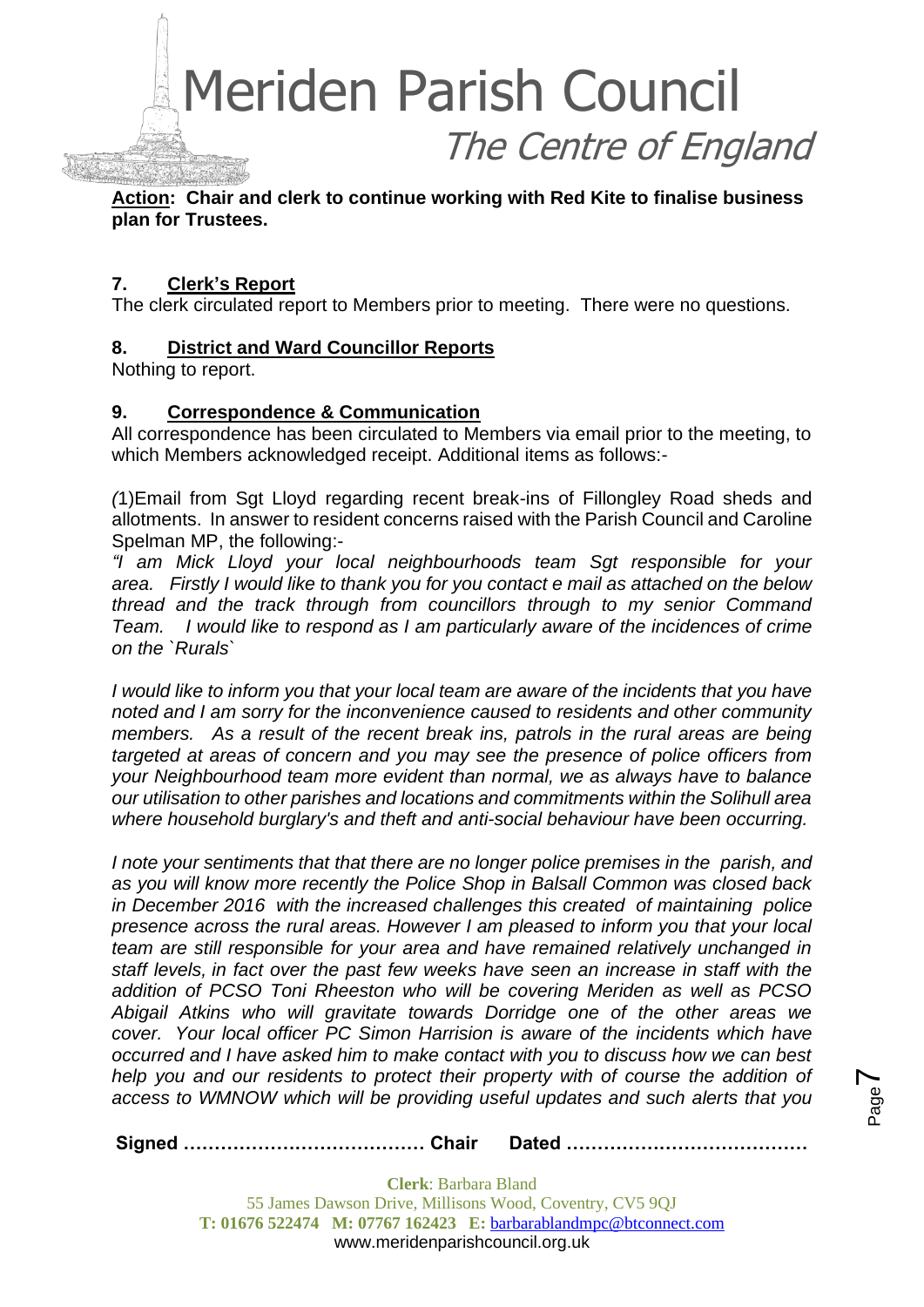

*have flagged. Simon will be able to provide you this information which will be of great value to yourself as well as other allotment users.*

*Please be assured that Solihull Police hold the village of Meriden and other parishes on the `Rurals` in high regard and we will always strive to provide the best police service possible with the available resources.*

*Please feel free to contact me on the below number, however could I ask that you provide a contact telephone number for yours self so that both me and Simon can progress your concerns further."*

(2) Caroline Spelman MP referral email in response to resident.

- (3) SMBC Asset of Community Value Nomination for Oddfellows Allotment site.
- (4) 1st Meriden Scout Group acknowledging receipt of cheque.

(5) Michelle Kingston BT Facilities Manager regarding claim and reimbursement of fallen tree from Meriden Exchange.

#### **10. Meriden Village Matters**

10.1 Library Update Nothing to report.

10.2 Village Commemoration WW1

10.2(i) WW1 Poppy Memorial Site

#### **Action: Cllr M Lee to arrange meeting for April.**

10.3 Meriden Gate

I

No update. Cllr Allsopp confirmed this issue has been referred to planning for enforcement.

**Action: SMBC to liaise with developer Barratt David Wilson Homes to resolve the situation.** 

10.4 Taylor Wimpey (Transfer of Allotments/freehold land) Nothing to report.

10.5 Highways

The clerk advised that highways, neighbourhood and tree officers have been contacted regarding tree debris, block gullies and drains between Manor Hotel and Darlaston Court. Awaiting SMBC action. Photographic evidence taken and forwarded to SMBC.

#### **Action: Clerk to monitor.**

**Signed ………………………………… Chair Dated …………………………………**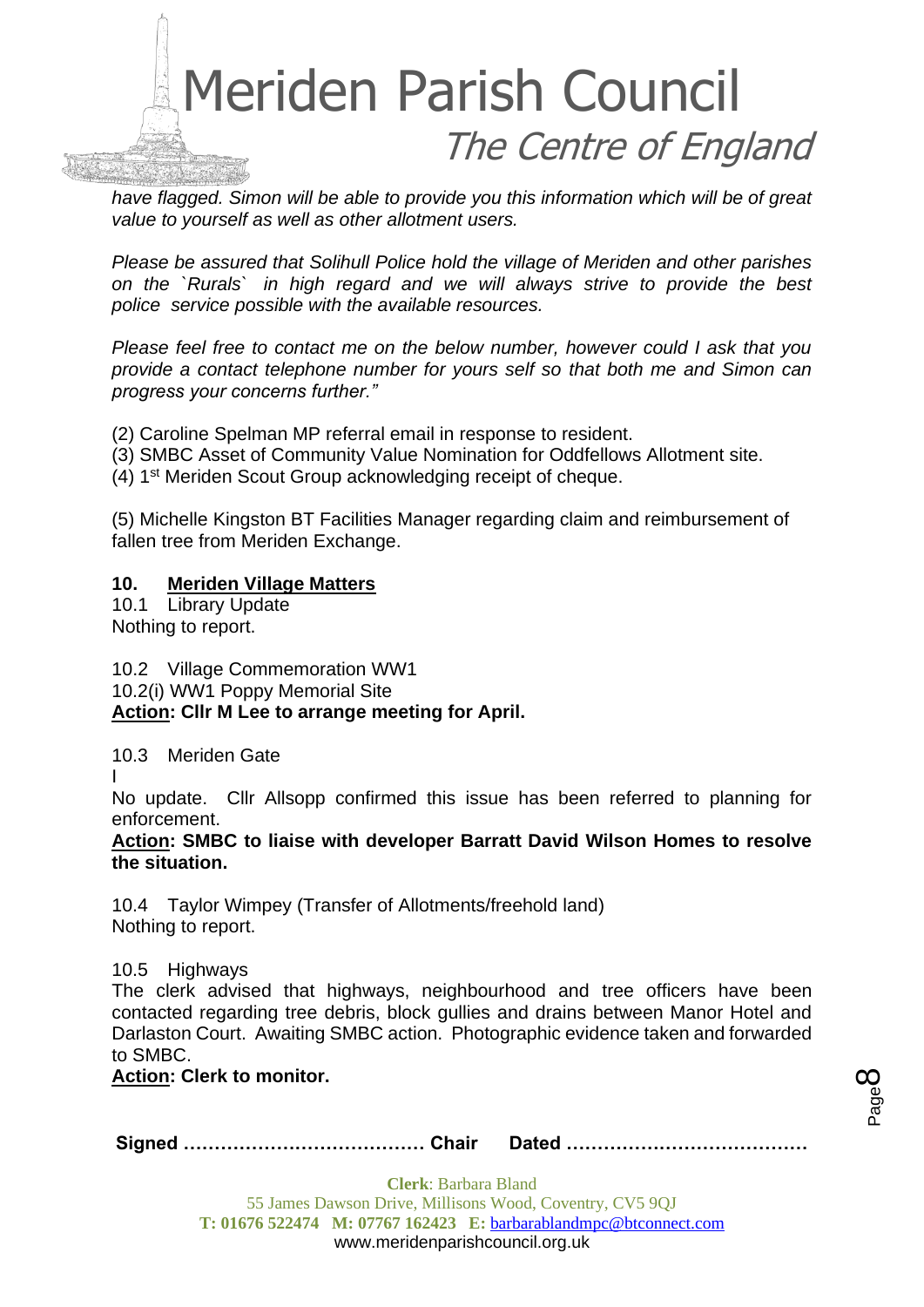10.6 Land Registry & Ownership Nothing to report.

10.7 Solihull Neighbourhoods in Bloom 2017 Nothing to report.

10.8 Litter Nothing to report.

10.9 Mobile Mast Update Nothing to report and deferred to next meeting.

10.10 Local Council Award Scheme Nothing to report.

10.11Meriden Public Transport

Chair referred to public participation and issues covered regarding school transport from Millisons Wood proposal to cease in July 2017 and subsequent consultation.

#### 10.11(i)89 Service Replacing Taxibus

Cllr Nunn reported that another positive outcome had been achieved from the last public meeting held on 16<sup>th</sup> March, with an extra day being agreed for the feeder bus to be used for those residents who cannot use the 89 service. Further consideration is being given for the feeder bus to be used to transport residents to the Barracks Shop Mobility Centre in Coventry. A meeting is to be arranged with David Bermingham, CEO of Ring & Ride, together with Transport for West Midlands, and representatives from Meriden and Hampton PCs, Catherine De Barnes and Meriden Residents Groups and the Hampton Society to discuss the Ring & Ride service to replace the 89 service. This has been referred to in TfWM's Impact Assessment as being considered in 2018 with a view to implementation for 2019. Consideration also to be given to the transportation of residents to Balsall Common surgery via the 89 service, currently not provided for.

Cllr Allsopp agreed it was a positive meeting with a good outcome; all parties continue talking and the issues surrounding the 89 service being a "school bus" at the beginning and end of each school day needs addressing. Consideration is being given to not stopping in Gypsy Lane outside Heart of England School, but a more convenient point at a bus stop serving Balsall Common shops.

**Action: The clerk to arrange a meeting with Ring & Ride. Cllr Nunn to liaise with Meriden Action Group to provide on-going support.**

10.12 Street Association Project Nothing to report.

**Signed ………………………………… Chair Dated …………………………………**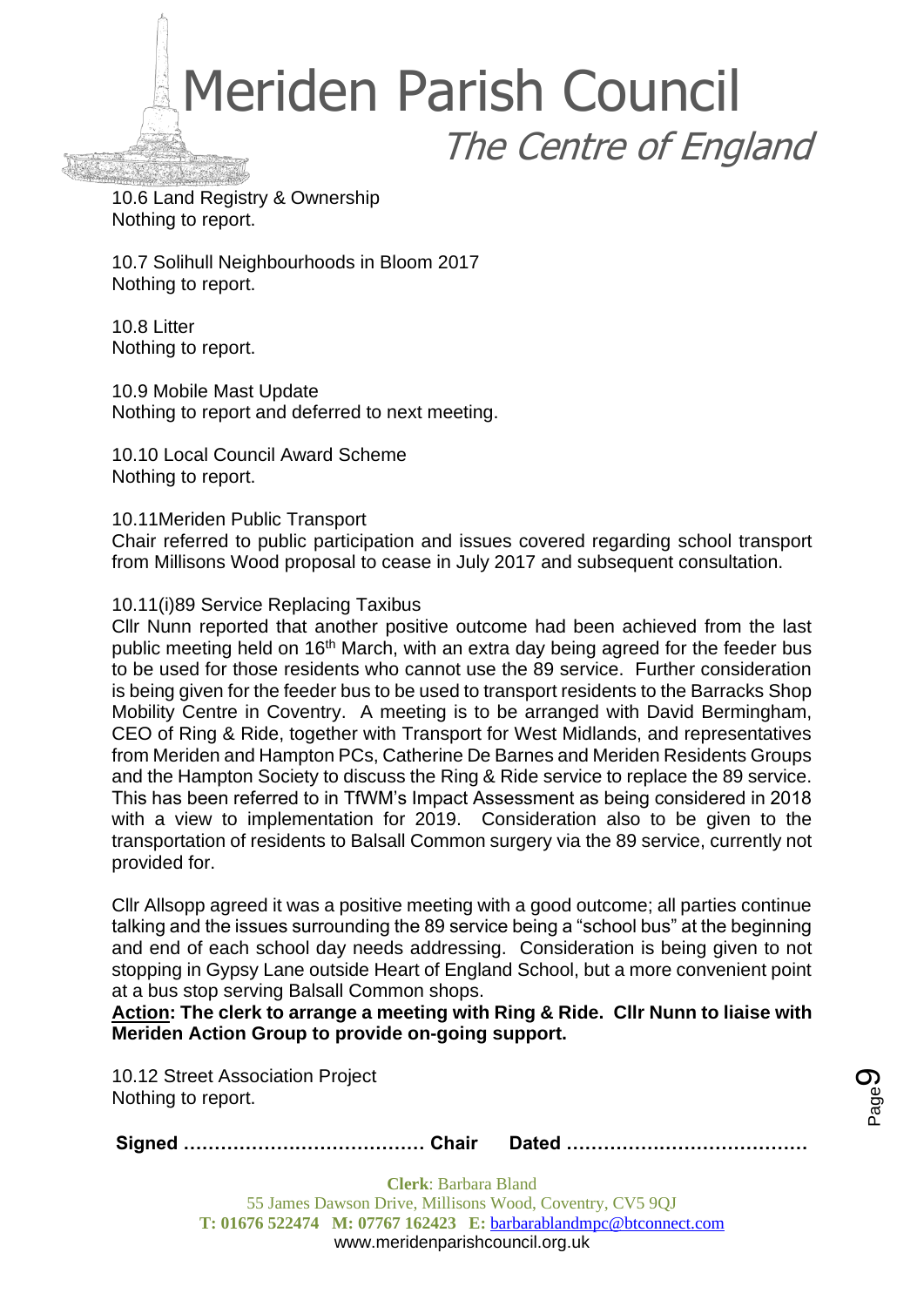#### 10.13 Fun Day Sunday

Chair advised copies of risk assessment and liability insurance of stall holders required. This event is covered as an annual event in Parish Council insurance.

The new sports camp provider is interested in resurrecting family picnic in the park that will include Vintage Teas and sports taster sessions. Dates to avoid are Fun day Sunday  $4<sup>th</sup>$  June and Megaride  $25<sup>th</sup>$  June. The first week of July summer holiday to be considered.

#### **Action: Chair and Cllr Barber to support provider in putting on this event. Volunteers required.**

#### **11. Solihull Partnership Forum**

The next meeting is 28<sup>th</sup> March, and the will feature Transport for West Midlands as guest speakers. Cllr Nunn and the clerk will be attending.

#### **Action: Cllr Nunn and the clerk to attend on behalf of Meriden.**

#### **12. Planning Matters**

#### 12.1 Neighbourhood Planning Update

Cllr M Lee reported that the focus of discussion at  $16<sup>th</sup>$  March meeting was the business survey/questionnaire. Maurice Barlow, SMBC officer, has agreed to assist with access to the business rate register from SMBC. The next meeting will be held on 27<sup>th</sup> April 2017 at the Pavilion.

#### 12.1(i) Locality Funding Bid

Cllr M Lee advised that an expression of interest will be registered for the next round of funding available from 1st April 2017. A maximum of £3,444.00 is available for the Neighbourhood Planning Group to apply for. The funding must be spent within 6 months or by 31<sup>st</sup> December 2017 whichever is sooner.

#### **Action: Cllr M Lee to register expression of interest and down load funding application.**

#### 12.2 Neighbourhoods Community Action Plan

Chair reported that she and the clerk had met with Planning Officers, Kim Allen and Sheron French. It was a good meeting and there is a willingness to work with the Parish Council. Training has been offered for the planning portal. Discussion also surrounded engagement with developers to ensure local needs are met such as single storey dwellings, over 55's development and mixed market share. Bruce Brant and Kath Hemmings were also in attendance. The next meeting to be arranged is with street cleansing teams.

**Action: Clerk to send some dates to Sheron French for evening availability for planning portal training session.**

**Signed ………………………………… Chair Dated …………………………………** 12.2(i)Evidence Base Highways Restriction Review (TRO) Chair reported that this remains a work in progress. **Action: Chair, Cllr Nunn and Clerk. Cllr Nunn to gather photographic evidence.**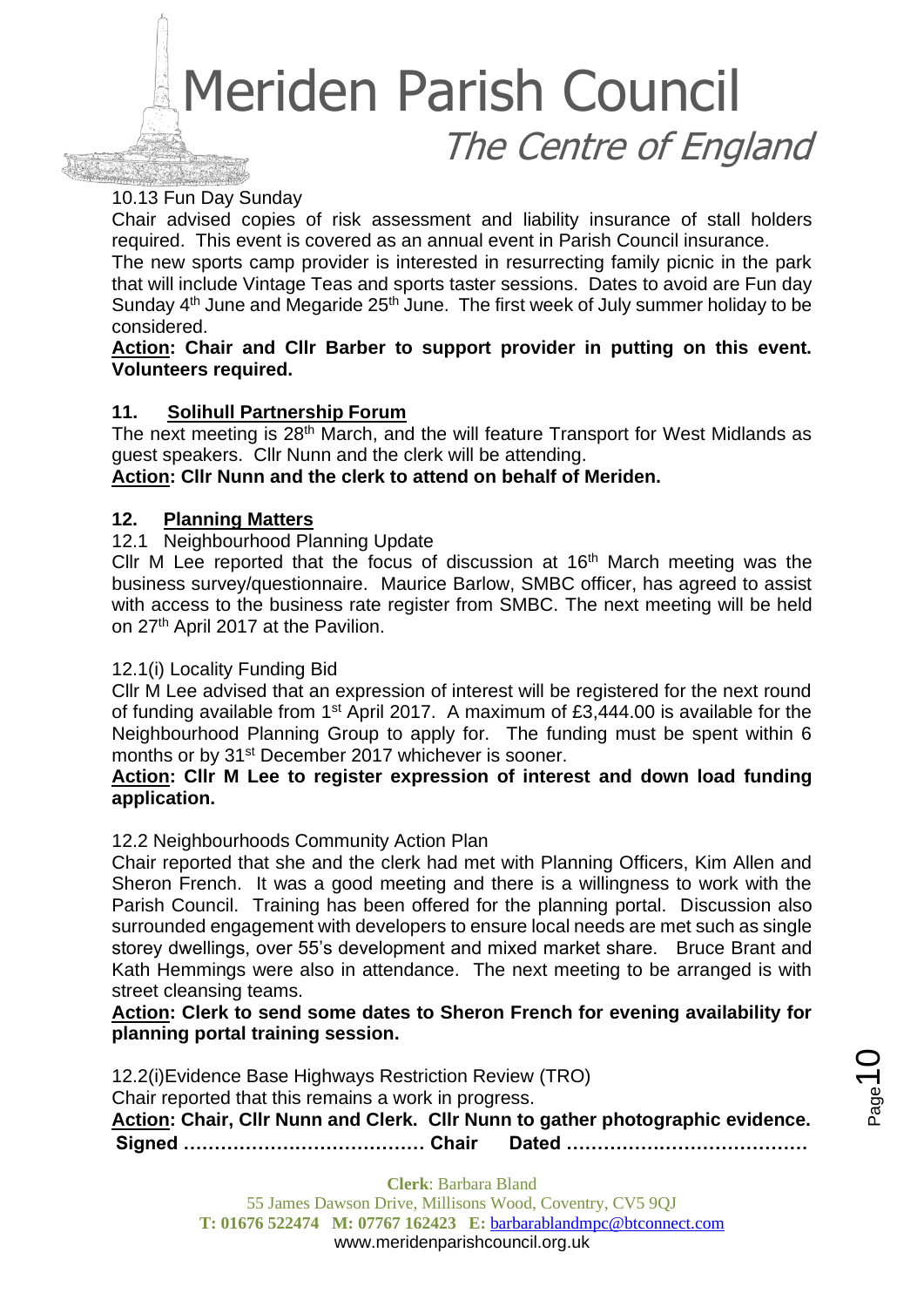

12.3 Solihull Local Plan Review & Meriden Sites

Chair advised nothing to report. Consultation deadline of 17<sup>th</sup> February was met and the Parish Council is waiting to hear outcome.

12.4 Planning Application Status Updates

There was no planning schedule available for March.

Cllr Kipling advised that there had only been two planning applications received; (i) Area  $G$  – opposed on grounds of dust suppression and extra traffic; (ii) Co-Op – opposed on grounds of light nuisance, extra deliveries and parking.

Cllr Kipling further requested that Councillor replies would be helpful if they provided a description as to why an application was being objected to or supported. He further stated that any training provided by SMBC planning officers would be of great value and assistance to planning committee Members.

#### **Action: Cllr Kipling and clerk to arrange training dates.**

Planning Committee Members debated the need for meetings and whether a continuance of emailed comments to Planning Committee Chair would suffice as meetings to date have been difficult to schedule. It was agreed email was probably the more efficient as long as there was a paper trail of application and comments logged printed off and filed.

**Action: Cllr Kipling to co-ordinate email comments and submit to SMBC via Planning Portal, printing an office copy for future reference and public record.**

12.5 Community Asset/Right to Bid

A list of 10 priority sites has been provided to Avon Planning for process.

**Action**: **Cllr M Lee to monitor via Neighbourhood Planning Group.**

12.5(i) Register Grade II Listed buildings not included in Heritage Listings for Green **Conservation** 

Clerk advised that the florists and extended jacket potato outlet are not registered. Cllr M Lee stated she would contact Hannah Robson, Avon Planning.

#### **Action: Cllr M Lee to liaise with Avon Planning.**

12.5(ii)Fields in Trust

Cllr M Lee advised that Avon Planning had been notified of clerk's meeting with Angela Lewis confirming:-

1. Woods owned by Solihull – MPC to approach Solihull, but it may be difficult.